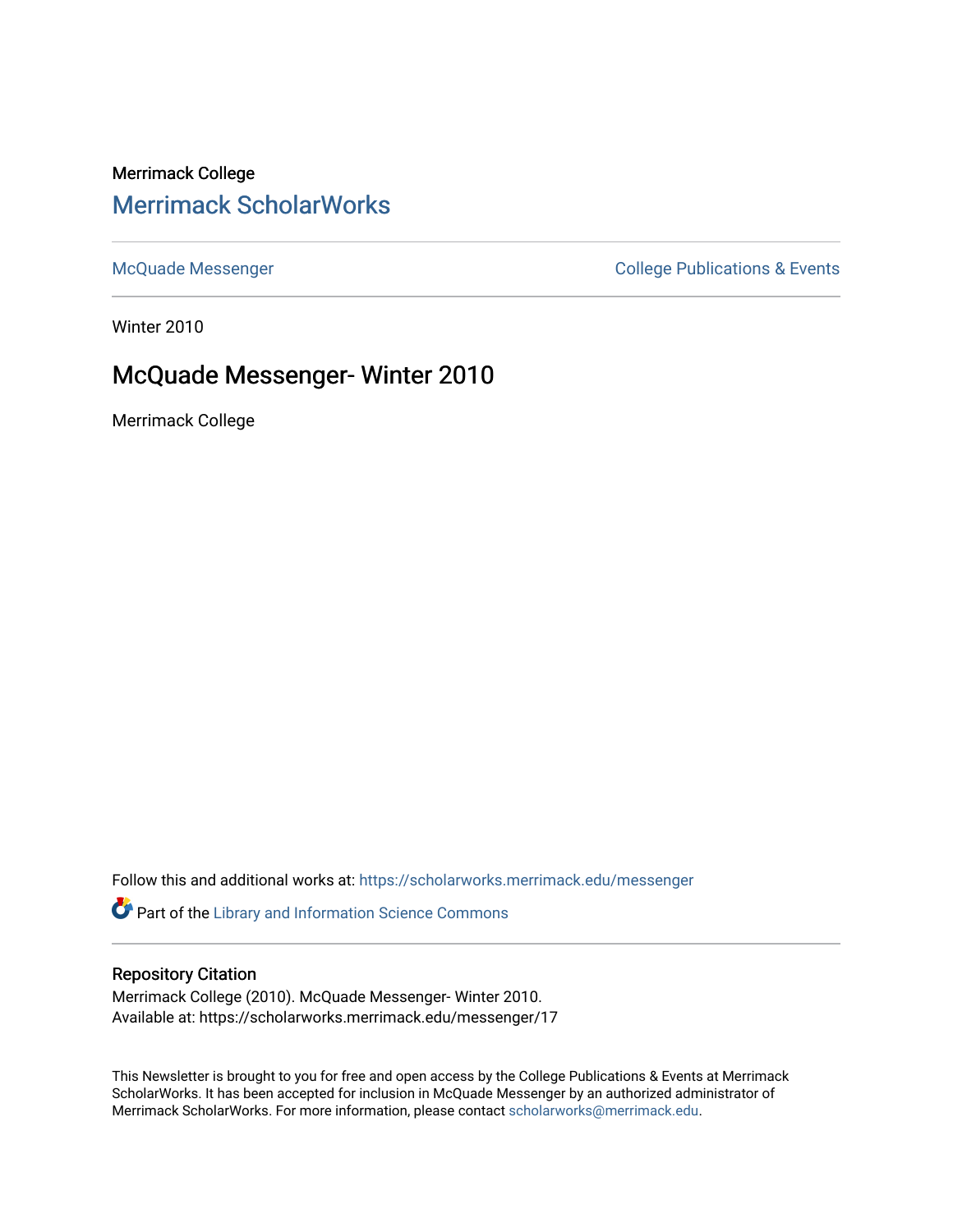# McQuade Messenger Spring 2010



#### **From the Director's Desk**

<span id="page-1-0"></span>On Tuesday, February 2, McQuade Library hosted the seventh annual *Tolle Lege* reception. As many of you know, the library's *Tolle Lege* collection is a special collection of books and journal articles published by members of the Merrimack College community (faculty, administrators, alumni/ae, etc.). This annual reception recognizes authors who published works in the previous academic year. Thirty nine authors were honored this year for their publications, including our featured peakers: [Dr. Aaron Bradshaw, Assistant Professor of Civil Engineering;](http://www.merrimack.edu/academics/science_engineering/civil_engineering/MeetFacultyStaff/Pages/AaronBradshaw.aspx) [Dr. Rebecca Sachs](http://www.merrimack.edu/academics/liberal_arts/ReligiousTheologicalStudies/MeetFacultyStaff/Pages/fac_RebeccaSachsNorris.aspx) [Norris, Associate Professor and Chair of the Religious and Theological Studies;](http://www.merrimack.edu/academics/liberal_arts/ReligiousTheologicalStudies/MeetFacultyStaff/Pages/fac_RebeccaSachsNorris.aspx) and [Dr. Patricia Sendall, Professor](http://www.merrimack.edu/academics/business/Management/MeetFacultyStaff/Pages/fac_PatriciaSendall.aspx) [of Management.](http://www.merrimack.edu/academics/business/Management/MeetFacultyStaff/Pages/fac_PatriciaSendall.aspx) All spoke passionately about their writing and research, but what struck me most was their commitment to including their students in their work. Each author shared anecdotes of getting students involved with field research, having students contribute material such as photographs to the publications, or pursuing research projects that investigate ways to better understand our students and in turn, to become better teachers.



This dedication to a student–centered approach to research is, for me, what makes Merrimack College such a special place. As I said at the ceremony, I never fail to come away from each Tolle Lege ceremony inspired by the extraordinary accomplishments of our community, and I am enormously proud that McQuade Library provides this opportunity to celebrate these accomplishments.

In his opening remarks, Dr. Michael Bell, Vice President for Academic Affairs, urged the audience to heed the call of the event's name: "Tolle Lege! Take up and read!" Take up and read the works of our community's authors, so that we might honor and celebrate their accomplishments year round. I encourage you to stop by McQuade Library and browse the Tolle Lege collection, located on the first floor of the Library in the Reference Room. I can assure you, you will find an impressive collection of diverse, interesting publications that will certainly inspire you to take up and read!

˜ Bridget Rawding

[Tolle Lege 2009 Author List](http://www.noblenet.org/merrimack/booklists/tlauthors2009.html) | [Tolle Lege Bibliography 2009](http://www.noblenet.org/merrimack/booklists/2009TL.pdf)

#### **What's Happening?**

#### **New Art Exhibit:** *[Waves of Emocean](http://adammmm.com/adammmm/emocean.html)* **by Adam Maganzini**



My art is a fusion of techniques that I have embodied from experience, experimentation, and consistent innovation. I try to apply all that I have learned about art, life, psychology, philosophy, and science to my work. My main focus is to provoke an emotional connection that prompts the viewer to see, feel, think

about and appreciate life in a new way. My exhibit at Merrimack College's McQuade library will be open for the month of February and all are welcome. Visit my [website](http://adammmm.com/adammmm/AdaMaganzini.html) for more information. Thank you.

˜ Adam Maganzini

#### **Celebrate Women's Month in March!**

*Native American Poet and Musician [Joy Harjo's](http://www.joyharjo.com/Home.html) Works on Display*

For the college's annual spring celebration of Women's Month, the library will display the works of Native American poet and musician [Joy](http://joyharjo.blogspot.com/) Hario. [Harjo](http://joyharjo.blogspot.com/) has published seven volumes of poetry and is an award winning scriptwriter. Internationally recognized for her artistry in a variety of disciplines including gender and spirituality, Harjo is a major voice in

**What's New?**

**Profile in Collaboration: The [School for Advanced Studies](http://www.merrimack.edu/academics/gcpe/Pages/default.aspx) and [McQuade](http://www.noblenet.org/merrimack/) [Library](http://www.noblenet.org/merrimack/) Target Services to Support Distance Education Students and Faculty**

This semester Public Services Librarians have welcomed some new students to Merrimack in the library instruction program: *Human Services Professionals* and *Massachusetts Firefighters*. While you may not often see these students at the cafeteria or in classrooms, they are an increasingly important part of our community. Due to the power of the web and the distance education programs offered by SAS (School of Advanced Studies), these students are engaged in coursework to better prepare them to meet the ever–changing challenges of their workplaces. While many of these courses are conducted online, both of these groups of students met in the Alden classroom this year to refine research skills necessary to succeed in a Web 2.0 world. Each class also enjoyed access to a [Subject](http://www.noblenet.org/merrimack/subject.htm) [LibGuide](http://www.noblenet.org/merrimack/subject.htm), available online, 24/7 to assist them with their studies.

If you teach a hybrid course and would like more information about how your students might benefit from research support services provided by the library staff, contact the [Public Services Department](http://www.noblenet.org/merrimack/depts.htm#ref).

**[LibGuides:](http://libguides.merrimack.edu/index.php) A New and Improved Format for Providing Access to Resources and Delivering Information Literacy Instruction to Students Online**

In the Fall of 2009, McQuade librarians quietly began using a new method of providing students access to the library's resources online through a software program called [LibGuides](http://libguides.merrimack.edu/index.php). Used by more than 17,000 librarians at over 1,000 libraries worldwide, [LibGuides](http://libguides.merrimack.edu/index.php) enables librarians to create engaging and interactive online research guides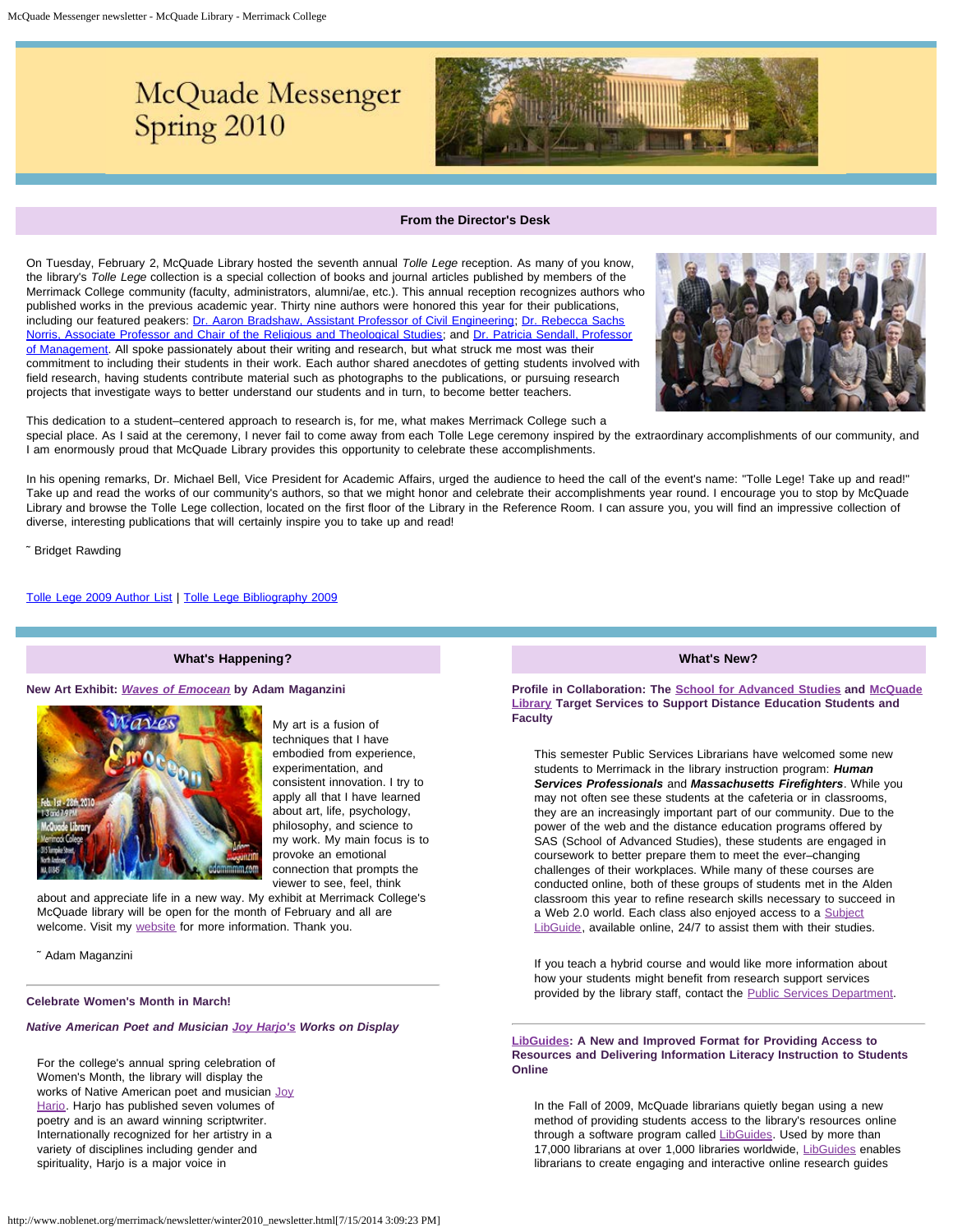

contemporary American poetry and performance. On March 23rd, she will speak and read from her work at the [Women's and Gender Studies](http://www.merrimack.edu/about/offices_services/PublicRelationsMarketing/news/Pages/Award-WinningNativeAmericanPoetMusicianComingtoMerrimack.aspx) annual free luncheon. The same evening, she will perform her new one-woman play "Wings of

Night Sky and Wings of Morning Light" in the [Rogers Center](http://www.merrimack.edu/community/Rogers/Pages/default.aspx). Stop by the Reference Room during the month of March and browse the breadth and depth of the work of this high-profile writer and performer.

#### **Greening Merrimack**

[Greening Merrimack](http://www.noblenet.org/merrimack/green/campus-sustainability-initiative/) is McQuade Library's website promoting programs and resources related to campus sustainability initiatives at Merrimack College. It is funded through the [Massachusetts Board of Library](http://mblc.state.ma.us/) [Commissioners](http://mblc.state.ma.us/) with funds from LSTA (Library Services and Technology Act), a Federal source of library funding provided by the [Institute of](http://www.imls.gov/) [Museum and Library Services.](http://www.imls.gov/)

#### *New Sustainability Films*

- [Food, Inc.](http://innopac.noblenet.org/record=b2753478)
- [The Greening of Southie](http://innopac.noblenet.org/record=b2691014)
- [Heat](http://innopac.noblenet.org/record=b2686211)
- **[Kilowatt Ours](http://catalog.noblenet.org/record=b2758222)**
- [King Corn](http://catalog.noblenet.org/record=b2653441)
- [Le Monde Selon Monsanto \(The World According to](http://innopac.noblenet.org/record=b2709298) [Monsanto\)](http://innopac.noblenet.org/record=b2709298)
- [Livable Landscapes: By Chance or By Choice](http://innopac.noblenet.org/record=b2861323)
- Moyers on America Is God Green?
- [Next Industrial Revolution](http://innopac.noblenet.org/record=b2411781)
- [Oil on Ice](http://catalog.noblenet.org/record=b2758221)
- **[A Passion for Sustainability](http://catalog.noblenet.org/record=b2758223)**
- [Thirst: Fighting the Corporate Theft of Our Water](http://catalog.noblenet.org/record=b2390518)
- [Trashed: This is the Story of Garbage...American Style](http://innopac.noblenet.org/record=b2758224)

These films were selected by [Jon Lyon, Biology Professor and](http://www.merrimack.edu/academics/science_engineering/Biology/MeetFacultyStaff/Lyon_Personal/Pages/default.aspx) **[Sustainability Coordinator](http://www.merrimack.edu/academics/science_engineering/Biology/MeetFacultyStaff/Lyon_Personal/Pages/default.aspx).** 

*New Sustainability Poster*

McQuade Library's latest poster series features Merrimack students going green. Erica Christensen, our Green Team leader, is our first campus celebrity. Photos are taken by [Kevin](mailto:kevin.salemme@merrimack.edu) [Salemme, Director of Media Instructional Services](mailto:kevin.salemme@merrimack.edu).

on any topic imaginable. To test this new flexibility and creativity, the librarians began by developing course and assignment specific research guides to correspond with each course they taught.

The next step will be to transition all of the existing general **[Subject](http://www.noblenet.org/merrimack/subject.htm)** [Guides](http://www.noblenet.org/merrimack/subject.htm) from their text–heavy .html webpages to the more user– friendly, Web 2.0 LibGuides platform. "We are hoping to be able to complete the transition this summer and roll out the new Subject LibGuides for the Fall 2010 semester," said Melinda Raupach, Reference & Instruction Librarian. "LibGuides allows us to be more creative with how we provide access to the library's resources, as well as teach basic information literacy competencies to students, such as critical thinking and evaluation of print and electronic sources."

Please contact [Lyena Chavez](mailto:chavezl@merrimack.edu), Head of Public Services, if you would like to have a librarian work with your class in a formal instructional setting, or if you would simply like a special LibGuide created to support your course assignments.

#### **Library Hours for Spring 2010**

| Weekday            | <b>Time</b>            |
|--------------------|------------------------|
| Monday - Thursday  | $7:30a.m. - Midnight$  |
| Friday             | $7:30a.m. - 5:00p.m.$  |
| Saturday           | $10:00a.m. - 5:00p.m.$ |
| Sunday             | $11:00a.m. - Midnight$ |
| <b>Exceptions:</b> |                        |

See our [website](http://www.noblenet.org/merrimack/hours.htm) for special holiday and intersession hours

#### **Join over 100 McQuade Library Facebook Fans**





 $\parallel$  [post for the latest Harry](http://www.facebook.com/l.php?u=http%3A%2F%2Fgoo.gl%2FsbCmaj&h=KAQEhICWl&s=1)  $\Box$ 268 people like McQuade Library, Merriman McQuade Library, Merriman McQuade Library, McQuade Library, McQuade Library, McQuade Library, McQuade Library, McQuade Library, McQuade Library, McQuade Library, McQuade Libra [Potter 'gossip'](http://www.facebook.com/l.php?u=http%3A%2F%2Fgoo.gl%2FsbCmaj&h=KAQEhICWl&s=1) [Read J.K. Rowling](http://www.facebook.com/l.php?u=http%3A%2F%2Fgoo.gl%2FsbCmaj&h=hAQGmkIB1AQGRj7nV6l03U8PUaMWUgTSJyoRwGddQ9R0oUw&enc=AZPU0122OLGV9thYyK2SBfrMwC8uYomSwVI601r2ZSe5RF1PekwtY0fVSGuqmEX67vemldwXkrlZ_F8W1cpkncA2oKvl3tNo0AxR1dDJBmxlxXUOtGn6aU1-vF1wgrkzRhY&s=1)['](http://www.facebook.com/l.php?u=http%3A%2F%2Fgoo.gl%2FsbCmaj&h=KAQEhICWl&s=1)[s new](http://www.facebook.com/l.php?u=http%3A%2F%2Fgoo.gl%2FsbCmaj&h=hAQGmkIB1AQGRj7nV6l03U8PUaMWUgTSJyoRwGddQ9R0oUw&enc=AZPU0122OLGV9thYyK2SBfrMwC8uYomSwVI601r2ZSe5RF1PekwtY0fVSGuqmEX67vemldwXkrlZ_F8W1cpkncA2oKvl3tNo0AxR1dDJBmxlxXUOtGn6aU1-vF1wgrkzRhY&s=1)

Can't get enough of Harry Potter? Then this is for you. Since March, best-selling  $\frac{1}{1 + \frac{1}{2}}$  K Rowling has been